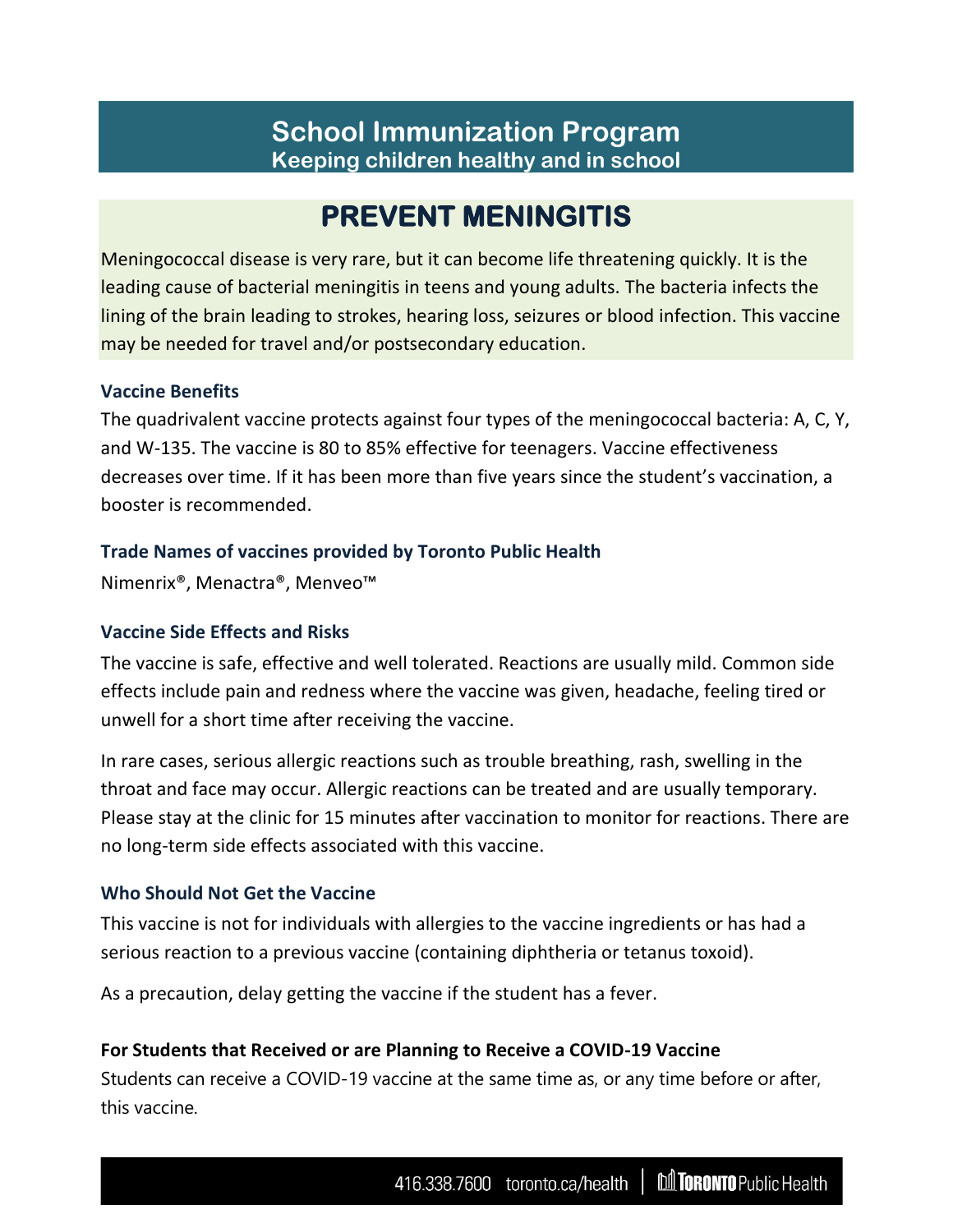# **PREVENT CANCERS**

There are different types of human papillomavirus (HPV). Many people do not know they are infected and never develop symptoms. Human papillomavirus infections cause many cancers of the mouth, head and neck, cervix and genitals.

### **Vaccine Benefits**

Gardasil**®**-9 vaccine is over 95% effective to protect against 9 types of human papillomavirus. The vaccine prevents infection against seven types of the virus which may lead to cancer and pre-cancerous cells and 2 types that cause warts.

Students under 15 years of age need 2 doses, given 6 months apart. Students with a weak immune system or 15 years and older will need a third dose. Vaccinating with Gardasil**®** -9 will provide added protection even if the student has already received Gardasil®-4 or Cervarix®.

# **Trade Name of vaccine provided by Toronto Public Health**

Gardasil®-9

# **Vaccine Side Effects and Risks**

The vaccine is safe, effective and well tolerated. Reactions are usually mild. Common side effects include pain, swelling and redness where the vaccine was given, headache, fever, dizziness, nausea, sore throat or feeling faint shortly after receiving the vaccine.

In rare cases, serious allergic reactions such as trouble breathing, rash, swelling in the throat and face may occur. Allergic reactions can be treated and are usually temporary. Please remain for 15 minutes after vaccination to monitor for reactions. There are no longterm side effects or chronic medical conditions associated with this vaccine.

# **Who Should Not Get the Vaccine**

Anyone with allergies to vaccine ingredients such as yeast or alum should not receive the vaccine.

As a precaution, delay getting the vaccine if the student has a fever.

# **For Students that Received or are Planning to Receive a COVID-19 Vaccine**

Students can receive a COVID-19 vaccine at the same time as, or any time before or after, this vaccine.